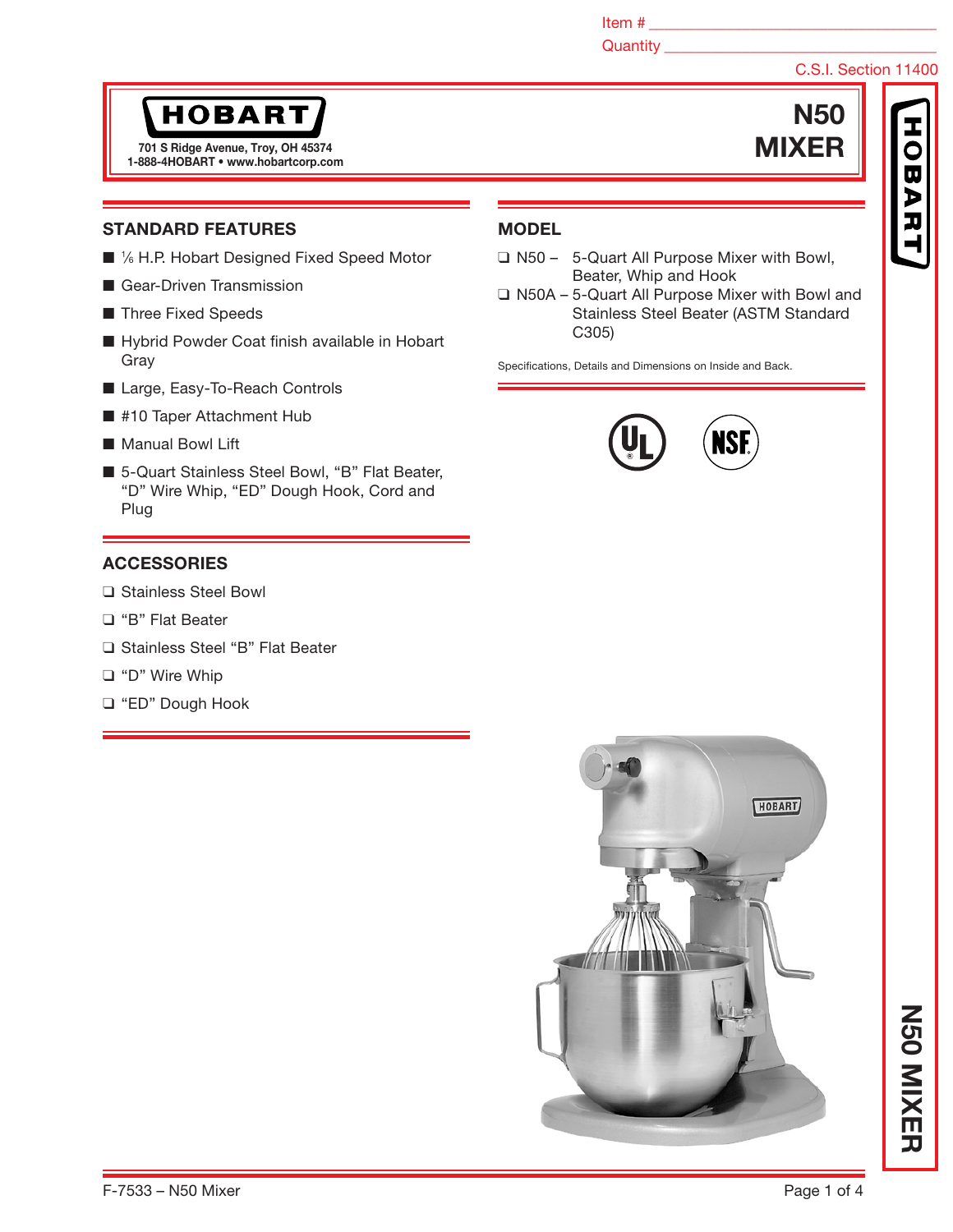701 S Ridge Avenue, Troy, OH 45374 1-888-4HOBART • www.hobartcorp.com

## SOLUTIONS/BENEFITS

#### 1 ⁄6 H.P. Hobart Designed Motor

- **Durability**
- Heavy-duty to meet the most demanding operations

#### Gear-Driven Transmission

Durability, Reliability

■ Ensures consistent performance and minimum downtime with positive drive under heavy loads

#### Three Fixed Speeds

Flexibility, Reliability, Consistency

- For incorporating, blending, mixing ingredients
- Supports consistent results and thorough mixing

## Hobart Agitators

Durability, Flexibility

- Hobart manufactured agitators are designed for long-term usage under heavy-duty conditions
- Large array of agitators provide multiple uses for recipe and product processing

## N50 MIXER CAPACITY CHART

Recommended Maximum Capacities - dough capacities based on 70°F. water and 12% flour moisture.

| <b>PRODUCT</b>                                           | AGITATORS<br><b>SUITABLE FOR</b><br><b>OPERATION</b> | <b>N50</b>          |
|----------------------------------------------------------|------------------------------------------------------|---------------------|
| CAPACITY OF BOWL (QTS. LIQUID)                           | 5                                                    |                     |
| Egg Whites                                               | D                                                    | $\frac{1}{2}$ pts.  |
| <b>Mashed Potatoes</b>                                   | <b>B&amp;C</b>                                       | 3 lbs.              |
| Mayonnaise (Qts. of Oil)                                 | B or C or D                                          | $1\frac{1}{2}$ ats. |
| Meringue (Qts. of Water)                                 | D                                                    | $\frac{1}{4}$ pts.  |
| Waffle or Hot Cake Batter                                | B                                                    | 2 qts.              |
| <b>Whipped Cream</b>                                     | D or C                                               | 3 pts.              |
| Cake, Angel Food<br>(8-10 oz. cake)                      | $C$ or $I$                                           | 2                   |
| Cake, Box or Slab                                        | B or C                                               | 4 lbs.              |
| Cake, Cup                                                | B or C                                               | $3$ lbs.            |
| Cake, Layer                                              | B or C                                               | 3 lbs.              |
| Cake, Pound                                              | B                                                    | 3 lbs.              |
| Cake, Short (Sponge)                                     | $C$ or $I$                                           | $3$ lbs.            |
| Cake, Sponge                                             | $C$ or $I$                                           | 2 lbs.              |
| Cookies, Sugar                                           | B                                                    | 3 lbs.              |
| Dough, Bread or Roll<br>(Lt.-Med.) 60% AR<br>ş           | ED                                                   | 4 lbs.              |
| Ş<br>Dough, Heavy Bread 55% AR                           | ED                                                   |                     |
| Dough Pie                                                | <b>B&amp;P</b>                                       | $3$ lbs.            |
| Dough, Thin Pizza 40% AR<br>(max. mix time 5 min.)<br>§‡ | ED                                                   |                     |
| Dough, Med. Pizza 50% AR<br>§‡                           | <b>ED</b>                                            |                     |
| Dough, Thick Pizza 60% AR<br>§‡                          | ED                                                   |                     |
| Dough, Raised Donut 65% AR                               | ED                                                   |                     |
| Dough, Whole Wheat 70% AR                                | ED                                                   |                     |
| Eggs & Sugar for Sponge Cake                             | B & C or I                                           | 2 lbs.              |
| Icing, Fondant                                           | B                                                    | 2 lbs.              |
| Icing, Marshmallow                                       | $C$ or $I$                                           | $\frac{1}{2}$ lbs.  |
| Shortening & Sugar, Creamed                              | B                                                    | 3 lbs.              |
| Pasta, Basic Egg Noodle<br>(max. mix time 5 min.)        | ED                                                   |                     |

NOTE: % AR (% Absorption Ratio) - Water weight divided by flour weight. Capacity depends on moisture content of dough. Above capacities based on 12% flour moisture at 70°F water temperature.

- § If high gluten flour is used, reduce above dough batch size by 10%.
- ‡ The N50 requires a 50% reduction in batch size to mix in Speed 2 with 50% or less AR doughs.

#### USE OF ICE REQUIRES A 10% REDUCTION IN BATCH SIZE.

#### 1 gallon of water weighs 8.33 lbs.

NOTE: Attachment hub should not be used while mixing.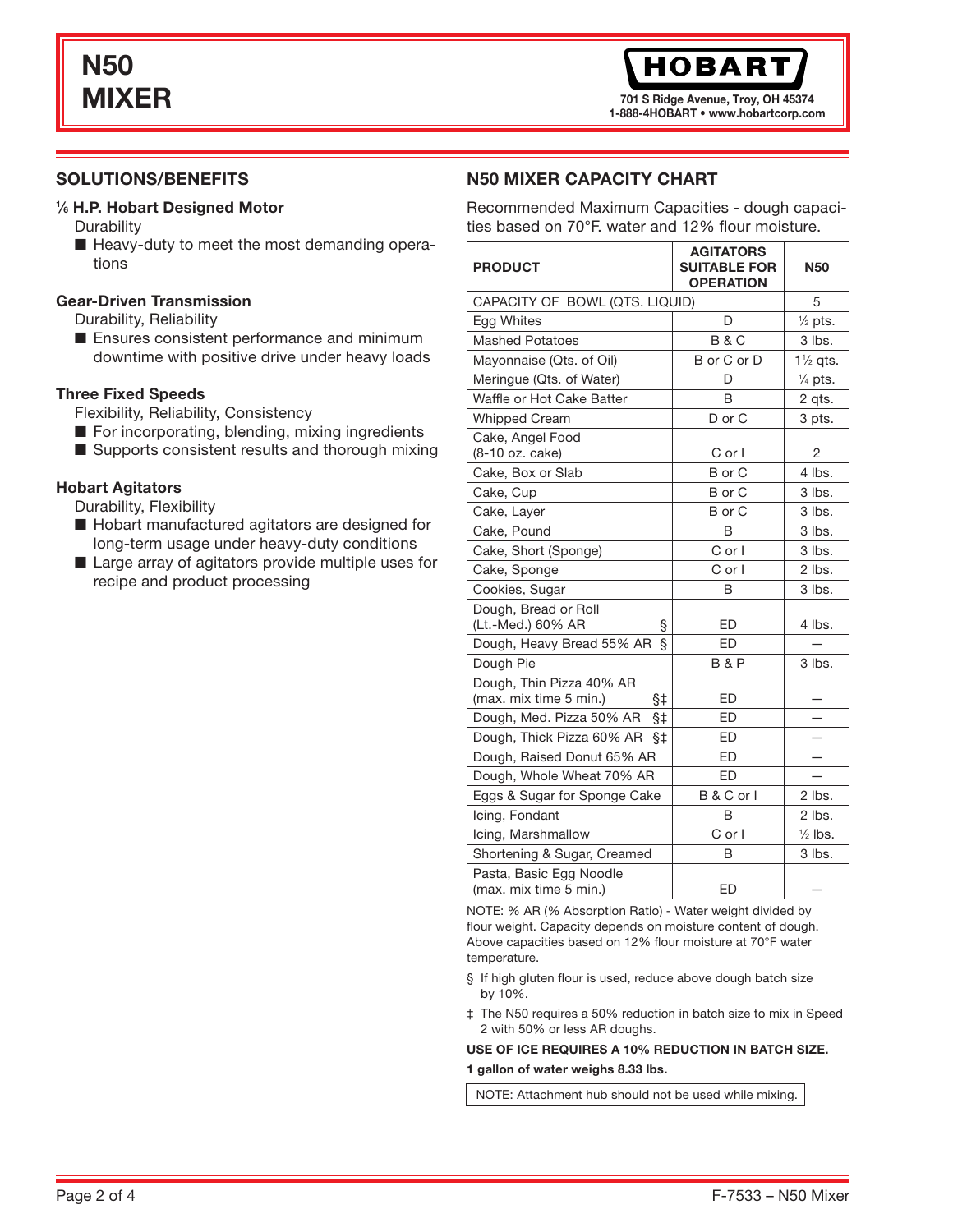## SPECIFICATIONS

#### MOTOR:

1 ⁄6 H.P., Hobart designed, ventilated, sleeve bearing, drip-proof enclosure.

| Single Phase | 100-120V | 2.9 Amps |
|--------------|----------|----------|
|              | 230V     | 1.4 Amps |

#### ELECTRICAL:

100-120/60/1 - U L Listed for residential and commercial use. Also available in 100/50/1, 230/50/1, 220/60/1 and 230/60/1 - not submitted for U L Listing.

#### CONTROLS:

Single pole, toggle-type, mechanically interlocked with transmission shift handle. Includes automatic circuit breaker with manual reset switch.

#### TRANSMISSION:

Three speed selection transmission. Convenient shift handle mounted near "OFF" and "ON" switch.

#### SPEEDS:

Three positive speeds - Low, Intermediate, and High.

|              | Agitator<br>(RPM) | Attachment<br>(RPM) |
|--------------|-------------------|---------------------|
| Low          | 136               | 60                  |
| Intermediate | 281               | 124                 |
| High         | 580               | 255                 |

## BOWL AND BEATERS:

Bowl is 5-quart capacity stainless steel. Locks at top and bottom of lift travel, which is controlled by convenient hand lever. A stainless steel beater is also available.

## FINISH:

Hybrid Powder Coat finish available in Hobart Gray.

#### STANDARD EQUIPMENT:

Consists of the mixer unit with one (1) 5-quart stainless steel bowl, one (1) "B" flat beater, one (1) "D" wire whip, one (1) "ED" dough hook, cord and plug.

#### ATTACHMENT HUB:

Equipped with front-mounted Hobart standard #10 taper attachment hub, and any #10 size attachments may be used.

#### ATTACHMENTS AND ACCESSORIES:

The following are available at extra cost:

Stainless Steel Bowl "B" Flat Beater Stainless Steel "B" Flat Beater "D" Wire Whip "ED" Dough Hook

LISTED BY: Underwriters Laboratories, Inc. and NSF International.